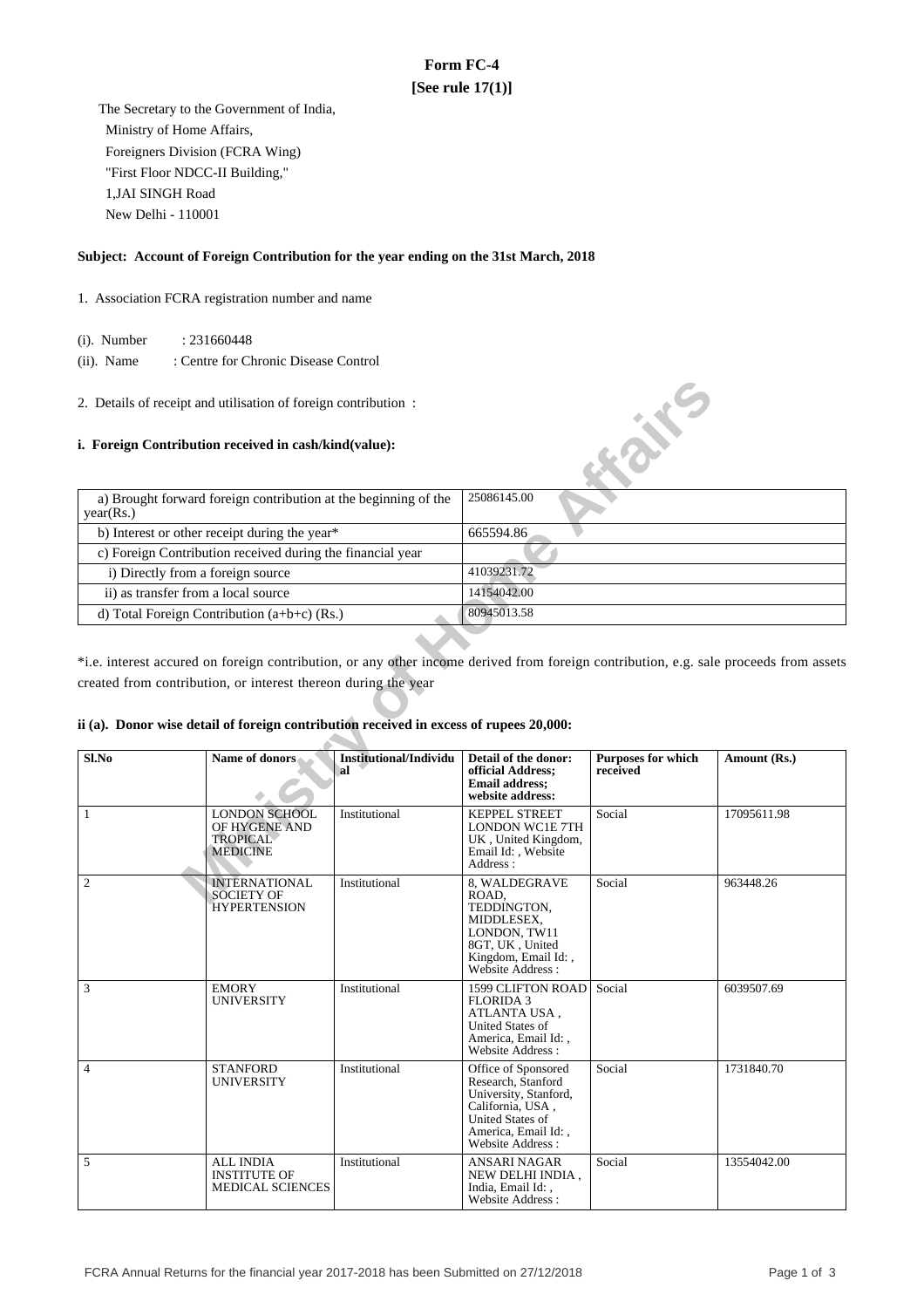| Sl.No                                                                               | Name of donors                                                           | <b>Institutional/Individu</b><br>al | Detail of the donor:<br>official Address;<br><b>Email address:</b><br>website address:                                                                                             | <b>Purposes for which</b><br>received | Amount (Rs.) |
|-------------------------------------------------------------------------------------|--------------------------------------------------------------------------|-------------------------------------|------------------------------------------------------------------------------------------------------------------------------------------------------------------------------------|---------------------------------------|--------------|
| 6                                                                                   | <b>NORTH WESTERN</b><br><b>UNIVERSITY</b>                                | Institutional                       | 750, North Lake Shore,<br>7th Floor, CHICAGO,<br>ILLINOIS-60611, USA<br>, United States of<br>America, Email Id:,<br>Website Address:                                              | Social                                | 4764143.40   |
| 7                                                                                   | <b>ENVIRONMENTAL</b><br><b>DEFENCE FUND</b>                              | Institutional                       | 257, PARK AVENUE<br>SOUTH, NEW YORK,<br>USA-10010 . United<br>States of America,<br>Email Id:, Website<br>Address:                                                                 | Social                                | 1235800.00   |
| 8                                                                                   | <b>HEALTH CARE</b><br>WITHOUT HARM                                       | Institutional                       | 12355, SUNRISE<br>VALLEY DRIVE,<br>SUITE 680, RESTON,<br>VA, USA 20191,<br>United States of<br>America, Email Id:,<br>Website Address:                                             | Social                                | 6078876.75   |
| 9                                                                                   | <b>GEORGE INSTITUTE</b><br><b>FOR GLOBAL</b><br><b>HEALTH</b>            | Institutional                       | LEVEL 13, 321 KENT<br>STREET, SYDNEY,<br><b>NSW 2000</b><br>AUSTRALIA,<br>Australia, Email Id:,<br>Website Address:                                                                | Social                                | 38299.20     |
| 10                                                                                  | <b>UNIVERSITY OF</b><br><b>SOUTHAMPTON</b>                               | Institutional                       | Room LF 83, Level F,<br>South Block, Tremona<br>Road, Southampton,<br>SO 16, 6YD, UK.<br>United Kingdom,<br>Email Id: , Website<br>Address:                                        | Social                                | 1261556.67   |
| 11                                                                                  | THE WELLCOME<br><b>TRUST LIMITED</b>                                     | Institutional                       | 215, EUSTON ROAD,<br>LONDON, NW1 2BE<br>UK, United Kingdom,<br>Email Id: , Website<br>Address:                                                                                     | Social                                | 829054.60    |
| 12                                                                                  | <b>MADRAS DIABETES</b><br>RESEARCH<br><b>FOUNDATION</b>                  | Institutional                       | NO.4, CONRAN<br><b>SMITH ROAD,</b><br>GOPALAPURAM,<br>CHENNAI - 600086,<br>INDIA, India, Email<br>Id: , Website Address:                                                           | Social                                | 600000.00    |
| 13                                                                                  | YOUNG<br><b>PROFESSIONAL</b><br><b>CHRONIC DISEASE</b><br><b>NETWORK</b> | Institutional                       | 830, WEST ROCK<br>ROAD, RADFORD,<br>VIRGINIA 24141,<br>USA, United States of<br>America, Email Id:<br>Website Address:                                                             | Social                                | 257224.29    |
| 14                                                                                  | UNIVERSITY OF<br><b>EAST ANGLIA</b>                                      | Institutional                       | <b>SCHOOL OF</b><br><b>INTERNATIONAL</b><br>DEVELOPMENT,<br><b>NORWICH</b><br><b>RESEARCH PARK,</b><br>NORWICH, NR4 7TJ,<br>UK, United Kingdom,<br>Email Id: , Website<br>Address: | Social                                | 743868.18    |
| (b). Cumulative purpose-wise amount of all foreign contribution donation received : |                                                                          |                                     |                                                                                                                                                                                    |                                       |              |

| Sl.No | Purpose | \mount                        |
|-------|---------|-------------------------------|
|       | Social  | $\sim$<br>41 I<br>-1039231.72 |

## **(iii). Details of Utilization of foreign contribution:**

| a. Total Utilization* for projects as per aims and<br>objectives of the association (Rs.) | 45221984.61 |
|-------------------------------------------------------------------------------------------|-------------|
| b. Total Administrative Exprenses as provided in Rule<br>5, FCRA 2011 (Rs.)               | 4132529.01  |
| c. Total invested in term deposits(Rs.)                                                   | 0.00        |
| d. Total Purchase of fresh assets (Rs.)                                                   | 6095430.00  |
| Total utilization in the year(Rs.) $(a+b+d)$                                              | 55449943.62 |

\* It is affirmed that the utilisation of foreign contribution is not in contravention of the provisions contained in proviso to Sction 9(e) and Section 12(4)(f) of the Act which states that the acceptance of foreign contribution is not likely to affect prejudically.